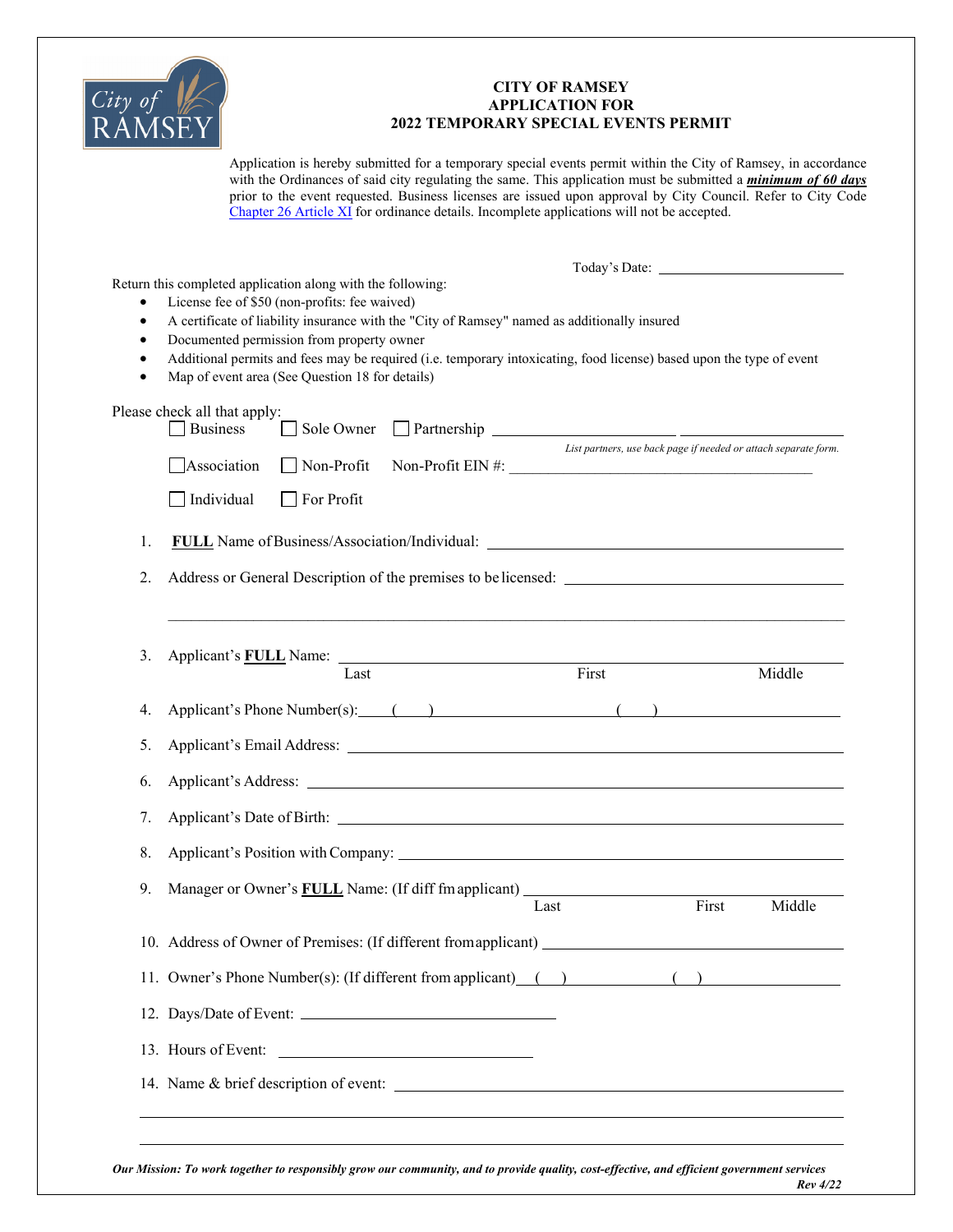|    | 15. Will there be music? Please check all that apply.<br>$\Box$ None<br>$\Box$ Live Band<br>$\vert$ $\vert$ DJ<br>$\Box$ Karaoke<br>$\Box$ Other:                                                                                                                                                                         |
|----|---------------------------------------------------------------------------------------------------------------------------------------------------------------------------------------------------------------------------------------------------------------------------------------------------------------------------|
|    | 16. Will there be alcohol? $\Box$ Yes $\Box$ No                                                                                                                                                                                                                                                                           |
|    | 17. An estimated number of persons and spectators expected to attend the event:                                                                                                                                                                                                                                           |
| a) | 18. Details of the program:<br>Include a map (Google earth, etc.) showing the locations of all facilities and equipment on the premises,<br>including the location of loud speakers, toilets, medical facilities, solid waste receptacles, emergency<br>routes, etc, along with a brief summary of each one listed below: |
| b) | Emergency Communications: Describe what type of emergency communication you will be using                                                                                                                                                                                                                                 |
| c) | Security Protection: What is the plan for security, if additional security is needed, name or entity<br>providing the service, if no explain why you feel no security is needed:                                                                                                                                          |
| d) |                                                                                                                                                                                                                                                                                                                           |
| e) | Medical Facilities and Services: Will you have medical facilities, service staff on sight: if no, why:                                                                                                                                                                                                                    |
| f) | Vehicle Parking Space (parking provisions for employees and visitors): What is your plan for all vehicle                                                                                                                                                                                                                  |
| g) | Vehicle Uses and On-Site Traffic Control - including showing emergency accesses: Who will be<br>providing on-site traffic control and what uses will be used?<br><u> Alexandria de la contentación de la contentación de la contentación de la contentación de la contentación de</u>                                     |
| h) | Sound and Lighting Equipment: Describe any sound and lighting equipment that will beused: _______                                                                                                                                                                                                                         |

*Our Mission: To work together to responsibly grow our community, and to provide quality, cost-effective, and efficient government services Rev 4/22*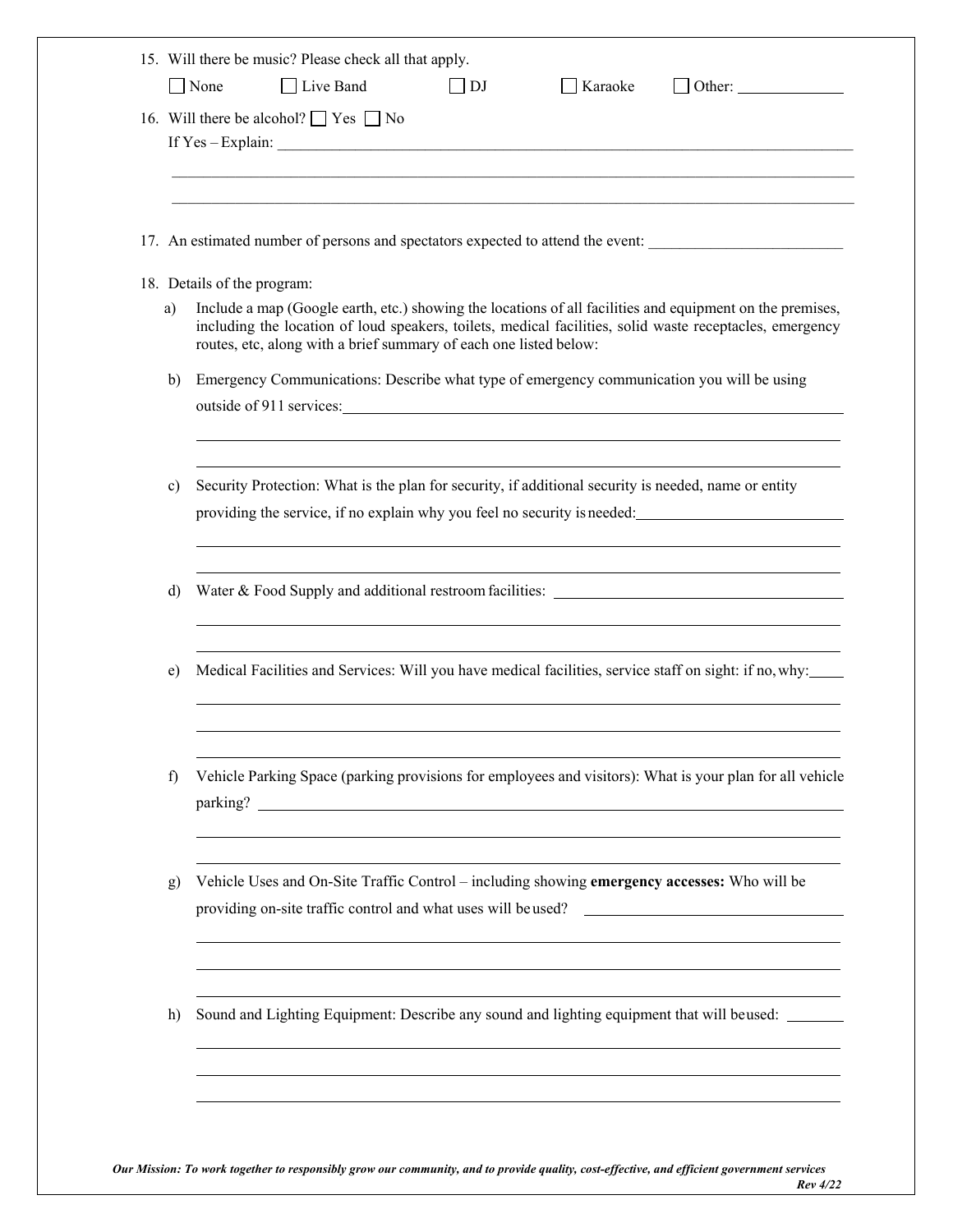|        | $\ddot{1}$         | Fire Protection Plan: Describe any services or equipment on site for fire prevention or a plan:                                                                                                                                                                                                                                                      |
|--------|--------------------|------------------------------------------------------------------------------------------------------------------------------------------------------------------------------------------------------------------------------------------------------------------------------------------------------------------------------------------------------|
|        | j)                 | Your plan for Garbage/Trash & Litter Clean-up Services: _________________________                                                                                                                                                                                                                                                                    |
|        | $\bf k$            | Is it proposed or expected that spectators or participants will remain at night or overnight, the<br>arrangements for illuminating the premises and for camping and similar facilities must be summarized:                                                                                                                                           |
|        |                    | APPLICANT REQUIREMENTS:                                                                                                                                                                                                                                                                                                                              |
| ⊔      |                    | The applicant agrees that within 24 hours after the conclusion of the event, the premises will be cleaned up,<br>including contiguous public roads, ways and easements, and remove all debris, garbage, trash, litter and other<br>waste matter from, in and around said premises, together with all advertising matter to said event.               |
| □      |                    | If severe weather is approaching, it is the permittee's responsibility to notify those attending and take<br>appropriate action.                                                                                                                                                                                                                     |
| $\Box$ |                    | If applicant is different from the property owner, a notarized letter by the property owner acknowledging and<br>accepting the temporary use on the property must accompany this permit application.                                                                                                                                                 |
| □      |                    | Special events require a fire inspection $-$ call $763-427-4452$ to schedule. This application does not cover<br>permits needed for cooking vendors, tents over 400 square feet, the use and storage of flammable/combustible<br>liquids, fireworks, etc.                                                                                            |
| □      | $\circ$<br>$\circ$ | The City of Ramsey does not give out food handling permits – please contact Anoka County (763-324-<br>4260) for any food sales requirements,<br>Temporary Food License Application:<br>http://www.anokacounty.us/DocumentCenter/Home/View/5896<br>Anoka County Web: https://www.anokacounty.us/1414/Food-Service-Establishments                      |
|        |                    | Food truck vendors are required to have a Transient Merchant/Peddler, Solicitor License with the City.                                                                                                                                                                                                                                               |
|        |                    | I hereby certify that the foregoing statements are true and correct to the best of my knowledge and that the giving of<br>false information or the failure to give pertinent information constitutes cause for revocation of this permit. Further, I<br>agree to comply with all the provisions of the ordinance under which this permit is granted. |
|        |                    |                                                                                                                                                                                                                                                                                                                                                      |
|        |                    | Return completed application and requested information along with the fee to:                                                                                                                                                                                                                                                                        |
|        |                    | <b>City of Ramsey</b><br><b>Attn: Business Licenses</b><br><b>7550 Sunwood Drive NW</b><br>Ramsey, MN 55303                                                                                                                                                                                                                                          |

*Make check or money order payable to "City of Ramsey". VISA, MasterCard, Discover accepted.* 

*DATA PRACTICES ADVISORY: The data supplied in this application will be used to assess the qualifications for a license. This data is not*  legally required but the City will not be able to grant the license without it. If a license is granted, the data will constitute a public record.

**This license is valid for day of event only.** 

*Our Mission: To work together to responsibly grow our community, and to provide quality, cost-effective, and efficient government services Rev 4/22*